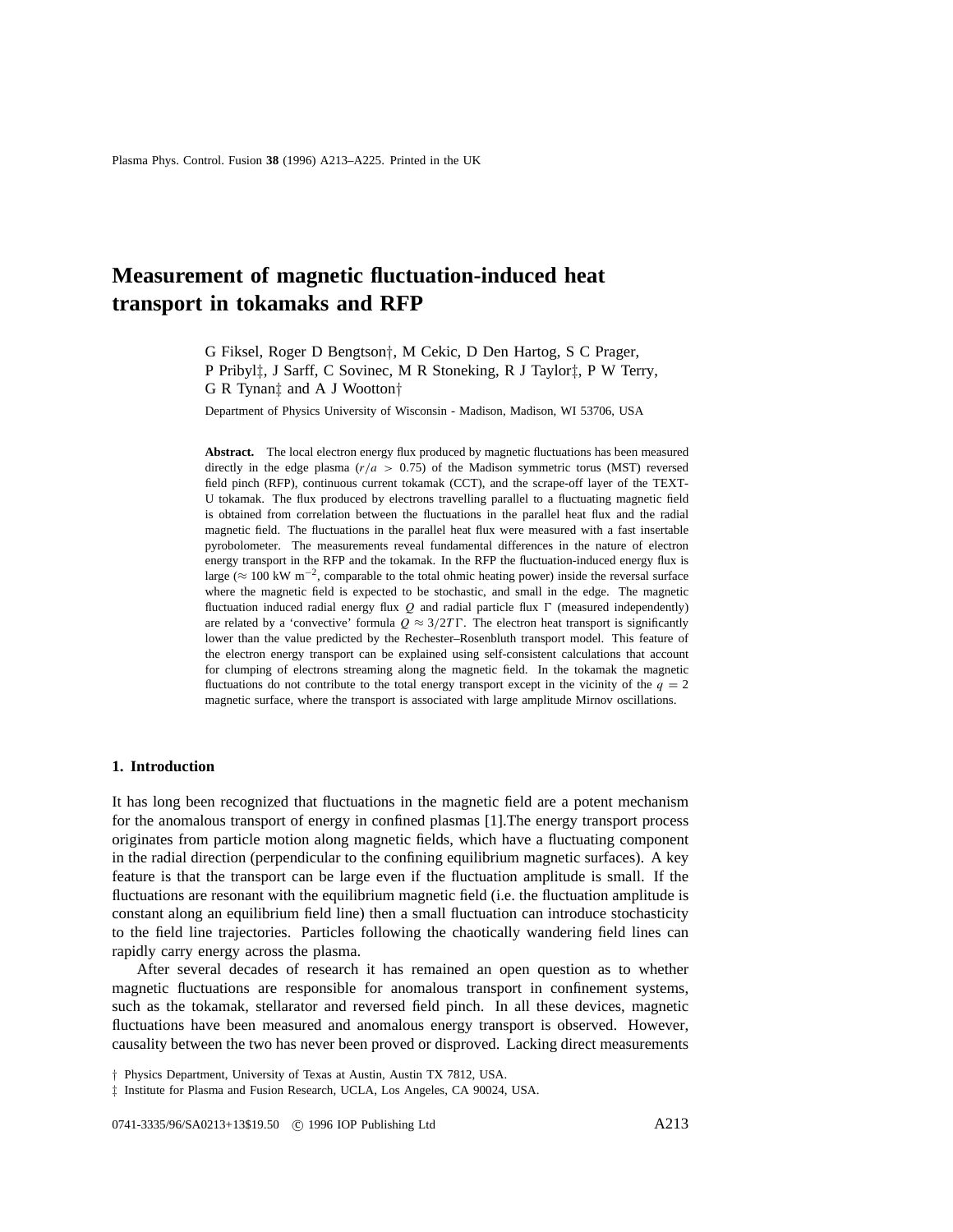of the energy flux driven by magnetic fluctuations, inferences have been made from measurements of the magnetic fluctuation amplitude. For example, under an assumption of collisionless electrons in a stochastic magnetic field a simple quasilinear estimate [2, 3] of the electron thermal conductivity is often applied to experiment

$$
\chi_{\rm e} = v_{\rm e} L_{\rm c} \tilde{b}_{\rm r}^2 \tag{1}
$$

where  $v_e$  is the electron thermal velocity,  $L_c$  is the parallel correlation length for the magnetic fluctuations, and  $b_r = B_r/B$  is their relative amplitude. This heuristic estimate (customarily referred to as the Rechester–Rosenbluth model) usually results in small magnetic-fieldinduced transport at the plasma edge, as concluded in TEXT-U [4]. On the other hand, the level of fluctuations may become significant deeper in the plasma core [3, 5]; experiments with a variable safety factor  $q$  in the TOKAPOLE tokamak [6] indicate that magnetic fluctuations are significant at low *q*. Experiments in the ISX-B tokamak [7] at high beta (plasma pressure), Doublet III [8], and JET [9] show a correlation between confinement time and magnetic fluctuations. As the confinement time decreases, the fluctuations increase; however, causality between them was not established.

Magnetic fluctuations in the RFP have even larger amplitudes than in a tokamak. Large amplitude tearing modes are resonant in the core and the amplitudes of the fluctuations exceed the magnetic islands overlap condition, therefore establishing a stochastic magnetic field in the core.

In this paper we present direct measurements of magnetic fluctuation induced electron heat transport in the Madison symmetric torus (MST) [10] RFP, continuous current tokamak (CCT) [11] and TEXT-U [12] tokamak. The paper is organized as follows. The description of the diagnostic is given in section 2. The RFP studies are described in section 3. The tokamak studies are described in section 4. The discussion of the results can be found in section 5.

## **2. Diagnostic**

To determine decisively the role of magnetic fluctuations in energy transport requires measurement of the energy flux specifically generated by the fluctuations. The radial energy flux arising from electron motion parallel to the magnetic field is given by  $Q_r = Q_\parallel \cdot \hat{r} = (\rho \cdot \hat{b})(\hat{b} \cdot \hat{r})$  where  $\hat{b}$  and  $\hat{r}$  are unit vectors along the magnetic field and the radial direction respectively. Separating  $Q$  and  $\hat{b}$  into equilibrium and fluctuating quantities yields the ensemble-averaged radial energy flux [13]

$$
Q_{\rm r} = \frac{\langle \tilde{Q}_{\parallel} \tilde{B}_{\rm r} \rangle}{B} \tag{2}
$$

where  $\tilde{Q}_{\parallel}$  is the fluctuating electron heat flux parallel to the equilibrium magnetic field (i.e.  $\tilde{Q}_{\parallel} = \int v_{\parallel}(mv^2/2)\tilde{f}(v) dv$ ,  $\tilde{B}_{\rm r}$  is the fluctuating radial magnetic field, *B* is the equilibrium field, and the brackets  $\langle \rangle$  represent the flux-surface-averaged product of fluctuating quantities. The key to measuring the energy flux from the fluctuating magnetic field is to obtain  $\tilde{Q}_{\parallel}$  and  $\tilde{B}_r$  locally within the plasma and correlate these two quantities. This approach differs from all past work in which transport is *calculated* using the Rechester–Rosenbluth transport model with the measured  $B_r$  as input.

While local measurements of  $\tilde{B}_r$  can be readily obtained (for example, with a small pickup coil) fast measurement of  $\tilde{Q}_{\parallel}$  in a plasma environment can be quite challenging. In order to measure  $\tilde{Q}_{\parallel}$  we have devised the fast bolometer technique described in [14, 15].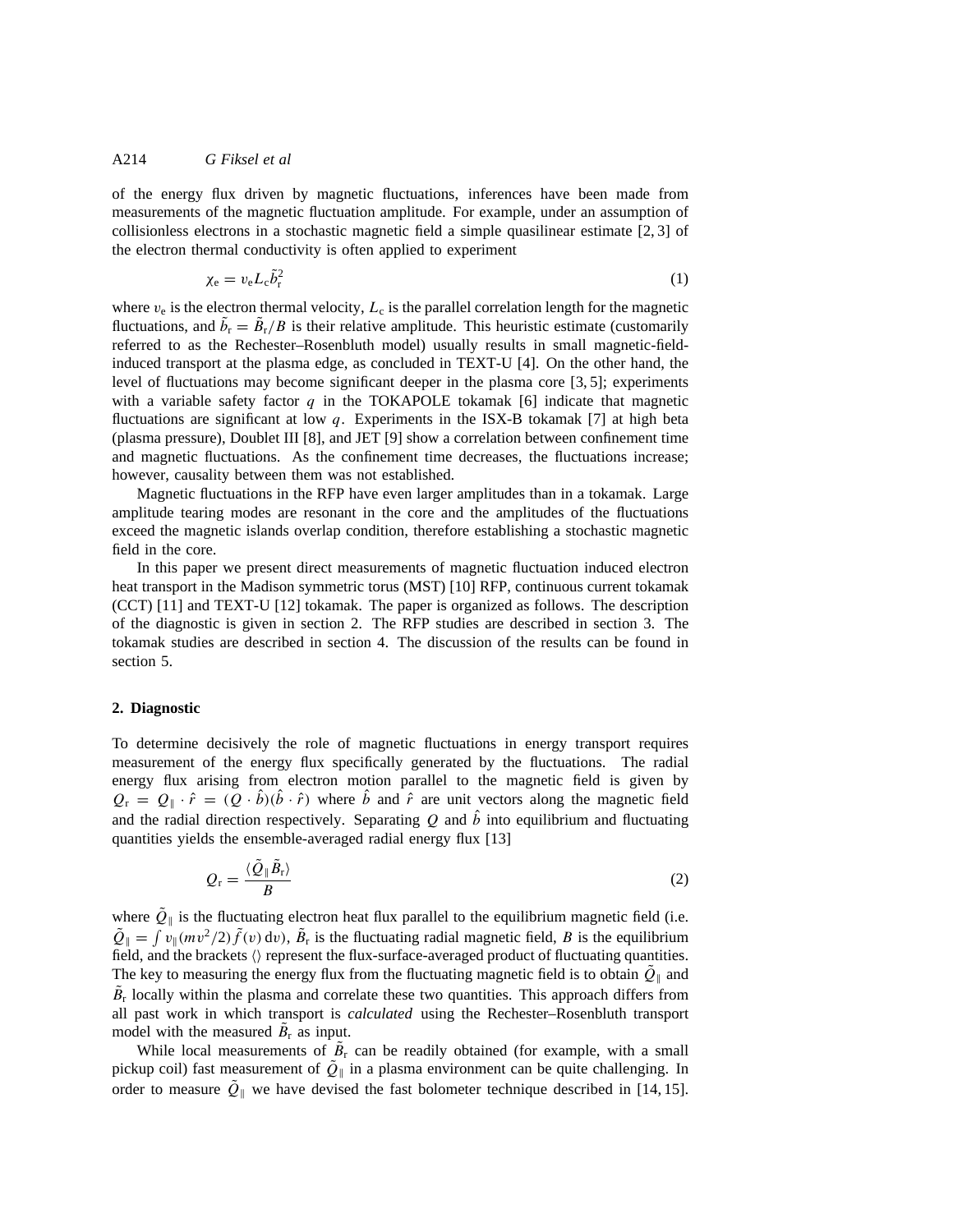The technique was used for magnetic-fluctuation-induced heat flux measurements in MST RFP [16], TEXT-U tokamak [17], and CCT tokamak [18].

The schematics of the bolometer is shown in figure 1. The bolometer incorporates pyrocrystals of  $LiNbO<sub>3</sub>$  for the heat flux measurements. The diameter of the crystal is 1 cm and the thickness is 1 mm. When exposed to a plasma (or any other source of thermal energy) the crystal generates electric current that is proportional to the absorbed power. The signal is measured with a fast current-to-voltage converter. The heat flux measurements were absolutely calibrated and the frequency bandwidth was measured to be 150 kHz [14]. The sensitivity of the bolometer is  $1.8 \times 10^{-8}$  A W<sup>-1</sup>. The range of measurable fluxes is 0.1 W cm<sup> $-2$ </sup> − 10 kW cm<sup> $-2$ </sup>. The bolometer housing also contains a small magnetic coil for radial magnetic field measurements. The frequency bandwidth of magnetic measurements was 200 kHz [15].



Figure 1. Cutaway view of the bolometer showing the elements and illustrating the measurements.

The main source of the heat flux at the plasma edge is electrons streaming along the magnetic field lines. The electrons enter the bolometer through small, thin apertures of 1 mm diameter in the protective boron nitride shroud. There are two apertures located on the opposite sides of the shroud. When the bolometer is aligned along the magnetic field it measures the field-aligned heat flux simultaneously in two opposite directions. These heat fluxes are subtracted from each other in order to yield the net parallel heat flux. This approach allows one, in addition, to subtract the plasma noise signals (found to be small) and the radiation power (also found to be small in comparison to the direct electron power flux). In addition, we can control the electron flow by biasing the repeller electrode. Applying a negative bias of 1 kV essentially shuts off the electron flux and greatly reduces the total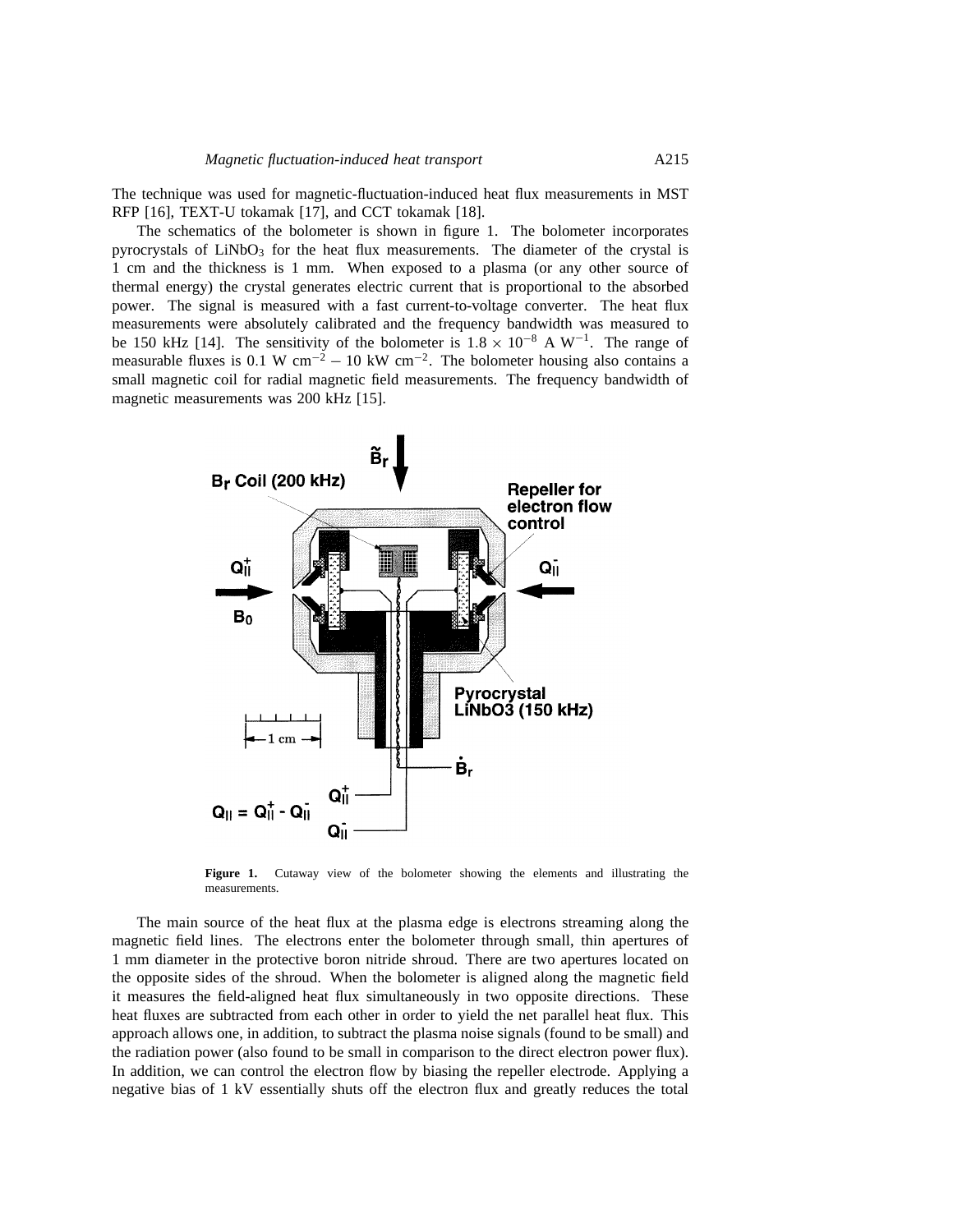### A216 *G Fiksel et al*

energy deposited into the bolometer during a discharge. Reducing the bias to 0 V allows the electrons to enter the bolometer. In the experiments described below the bolometer is open for 2–8 ms during the plasma current flat-top. The bolometer collects all electrons with energy up to ∼ 1–2 keV when the electron gyroradius becomes comparable to the entrance aperture radius. The geometrical transparency of the entrance aperture was evaluated by a Monte Carlo simulation of the incoming electron flux in the magnetic field. The ions enter the bolometer as well and are not explicitly separated, but their heat flux is smaller by at least a factor of  $(m_e/M_i)^{1/2}(T_i/T_e)^{1/2}$  in comparison to the electron flux.

The separation of the entrance apertures in the parallel direction was 2.5 cm, which determines the parallel wavelength resolution. The magnetic coil diameter was 0.5 cm and the length (perpendicular to the magnetic field) 0.3 cm. These spatial dimensions appear to be much smaller than the characteristic parallel and perpendicular correlation lengths and wavelength of interest for both RFP and tokamaks. For example, the parallel correlation length for the dominant  $m = 1$  tearing mode in MST [16] and  $m/n = 2/1$  Mirnov oscillation in the CCT [17] is ∼ 0*.*5–1 m. The perpendicular correlation length for dominant modes is about 10 cm for MST and 4–8 cm for CCT.

## **3. RFP measurements**

MST is a relatively large RFP ( $a = 0.5$  m,  $R = 1.5$  m) with moderate plasma current  $(I < 0.5$  MA). To permit diagnostic insertion into the plasma, the plasma was maintained at reduced parameters. For measurements at the plasma edge  $(r/a > 0.9)$  the plasma current was maintained at 220 kA; for deeper insertion  $(0.75 < r/a < 0.9)$  the current was reduced to 120 kA. The line-averaged density was  $0.8-1 \times 10^{13}$  cm<sup>-3</sup>, and the central electron temperature was 100–150 eV. The confinement properties and fluctuation characteristics are relatively unchanging over the full current range of MST, so that we believe that the results are not peculiar to low current. Magnetic fluctuations have been studied extensively in MST [19, 20]. Nearly all the fluctuation power (*>* 90%) resides in several modes at low frequency (*f <* 30 kHz) with poloidal and toroidal mode number  $m = 1$  and  $n = 5-8$ . Detailed comparison between the nonlinear MHD computation and experimental measurements, including details of nonlinear coupling [21], has established that the fluctuations are nonlinearly coupled, global, tearing modes resonant in the core. These modes have large amplitude of  $\tilde{B}_r/B \sim 1-2\%$  and are capable of breaking the magnetic surfaces within the reversal surface [22] (at  $r/a \approx 0.85$ ). This provides an ideal environment for fluctuation-induced transport studies. The higher frequency fluctuations  $(f > 50$  kHz) are small-scale turbulence resonant with the local magnetic field. Their origin is not yet established.

The radial energy flux driven by magnetic fluctuations is obtained from the fluctuation measurements by forming the correlated product  $\langle Q_{\parallel} b_{\rm r} \rangle$ . The flux surface average  $\langle \rangle$  is realized experimentally by averaging many time records. Since the phase of the fluctuations is random over a magnetic surface, the ensemble average approximates a magnetic surface average. The product can be decomposed into spectral components:

$$
Q_{\rm r} = B^{-1} \sum_{f} |\tilde{Q}_{\parallel}(f)||\tilde{B}_{\rm r}(f)|\gamma(f)\cos[\phi(f)] \tag{3}
$$

where  $|\tilde{Q}_{\parallel}(f)|$  and  $|\tilde{B}_{\parallel}(f)|$  are the average spectral amplitudes of the two fluctuating quantities,  $\gamma(f)$  is the cross-coherence, and  $\phi(f)$  is the phase shift between the fluctuating electron heat flux and the fluctuating radial magnetic field. The spectral amplitudes, crosscoherence, and the phase shift were calculated using the fast Fourier transform (FFT)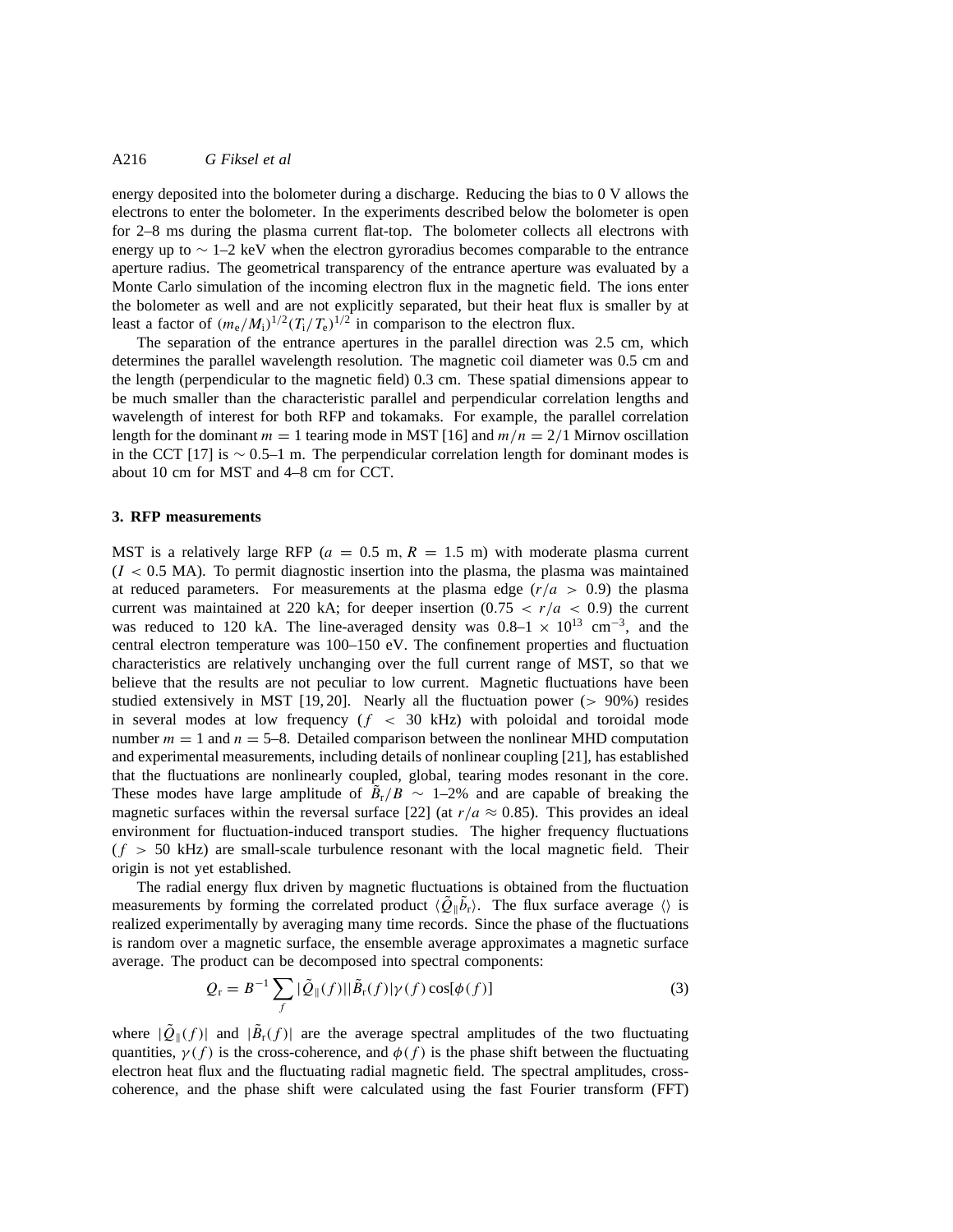technique. To cross-check the calculations the transport was also calculated using direct time averaging. The statistical analyses of our data showed a very good agreement between the direct time averaging and the spectral analyses.

To determine the radial energy flux driven by these fluctuations we have evaluated the cross-coherence between  $\tilde{Q}_{\parallel}$  and  $\tilde{B}_{\rm r}$  from ensembles of 60–120 reproducible discharges. The peak coherence is strong and restricted to low frequency ( $\approx 10$  kHz). This coherence arises from the several dominant tearing fluctuations. The coherence decreases with radius, reaching  $\approx 0.2$  at  $r/a = 0.85$  (reversal surface) and  $\approx 0.3$  near  $r/a = 0.95$ . The crosspower frequency spectrum is displayed in figure 2. It is clear that the energy flux from magnetic fluctuations arises mainly from the low-frequency tearing oscillations resonant in the core. The higher-frequency microturbulence has a weak cross-coherence and low amplitude; hence, it does not contribute significantly to the energy flux from magnetic fluctuations.



**Figure 2.** Frequency spectra of magnetic fluctuation-induced heat transport in MST.

The radial profile of the energy transport  $Q_r = \langle \tilde{Q}_\parallel \tilde{B}_r \rangle / B$  is shown in figure 3 (full symbols). Also shown is the total energy flux density calculated as the total ohmic power normalized to the magnetic surface area at the corresponding radius. We see that at the plasma edge the heat transport from magnetic fluctuations is low, but inside the reversal surface  $(r/a < 0.85)$  it constitutes a significant fraction of the total flux. The observed radial dependence of the anomalous transport is consistent with expectation of field line stochasticity inside the reversal surface. The edge magnetic surfaces are not similarly disturbed since the tearing fluctuations are not resonant in that region.

These implications agree with results of MHD simulations using the nonlinear resistive MHD code DEBS [23] with finite electron pressure. The parallel electron heat flux was simulated in the conductive approximation as  $Q_k \propto n \nabla_k T_e$  and the magnetic heat transport  $\langle Q_{\parallel}b_{\rm r}\rangle$  was calculated. The results of these simulations are shown in figure 4. The magnetic fluctuation-induced heat flux reached its maximum and becomes comparable to the total heat flux just inside the reversal surface.

The stochastization of the magnetic field is expected to increase the particle transport as well as the heat transport. The magnetic fluctuation induced electron flux  $\Gamma_r = \langle \Gamma_{\text{el}} B_r \rangle / B$ was measured independently by correlating the fluctuation of parallel electron flux  $\tilde{\Gamma}_{\text{ell}} =$  $J_{\text{el}}/e$  and the radial magnetic field  $B_r$ . The parallel electron current  $J_{\text{el}}$  was measured with a small insertable electron energy analyser (EEA) [24]. The radial profile of the particle transport  $\Gamma_r$  multiplied by  $3/2kT_e$ , is shown in figure 3 on the same scale as the heat flux. It is evident that both heat and particle transport are comparable and exhibit similar radial dependence.

From the analysis of the radial energy and particle flux two important conclusions can be made. These conclusions are summarized as follows: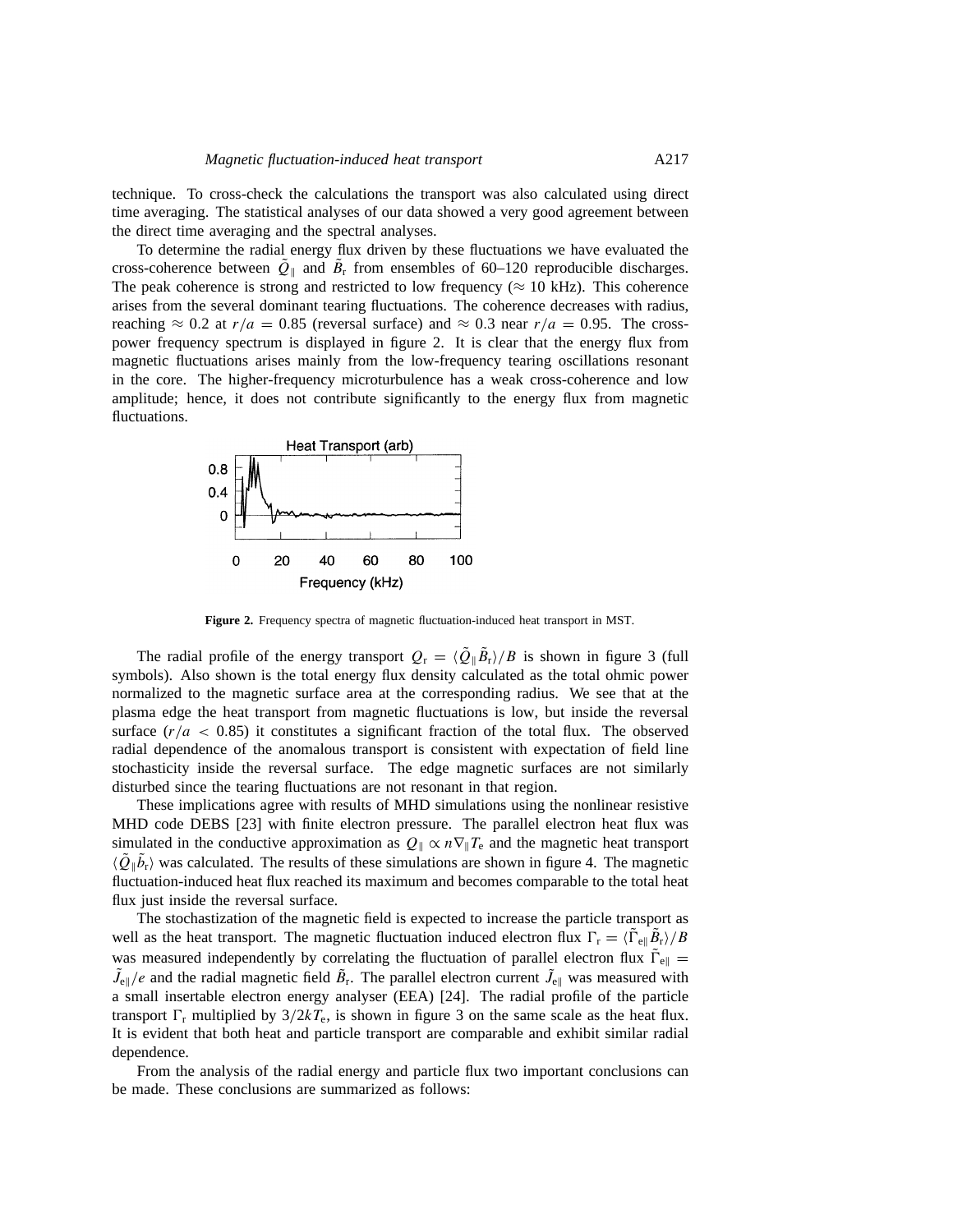

**Figure 3.** Radial profile of magnetic fluctuation-induced heat transport in RFP  $Q_r = \langle \tilde{Q}_\parallel \tilde{B}_r \rangle / B$ (full triangles), and particle transport  $\Gamma_r = \langle \tilde{\Gamma}_{e|} \tilde{B}_r \rangle / B$  multiplied by  $3/2kT_e$ . The total energy flux density calculated as the total ohmic power normalized to the magnetic surface area at the corresponding radius is also shown.



**Figure 4.** Results of DEBS code simulation of magnetic fluctuation-induced heat transport in RFP.

1. The electron heat flux is convective. This conclusion stems from the above mentioned comparison  $\Gamma_{\rm r} = 3/2kT_{\rm e}Q_{\rm r}$ .

2. The electron heat flux is ambipolar. In other words, the electron heat transport is described by the Rechester–Rosenbluth (RR) model but with the ion speed substituted into equation (1) rather than the electron speed. Indeed, the magnetic fluctuation amplitude is large so the RR estimate (equation (1)) would give unrealistically large heat fluxes. Nevertheless, if the ion speed substituted into equation (1) rather than the electron speed then the estimate would agree with experiment. Estimating  $Q_r = T_e/a_T n_e \chi_e$ , where  $a_T$ is the characteristic electron temperature gradient scale length and  $\chi_e = v_e L_c \tilde{b}_r^2$ , yields  $\chi_e \approx 2000 \text{ m}^2 \text{ s}^{-1}$  (for  $T_e = 150 \text{ eV}$ ,  $L_c = 1.5 \text{ m}$  and  $\tilde{b}_r = 1.5\%$ ), and  $Q_r \approx 1700 \text{ kW m}^{-2}$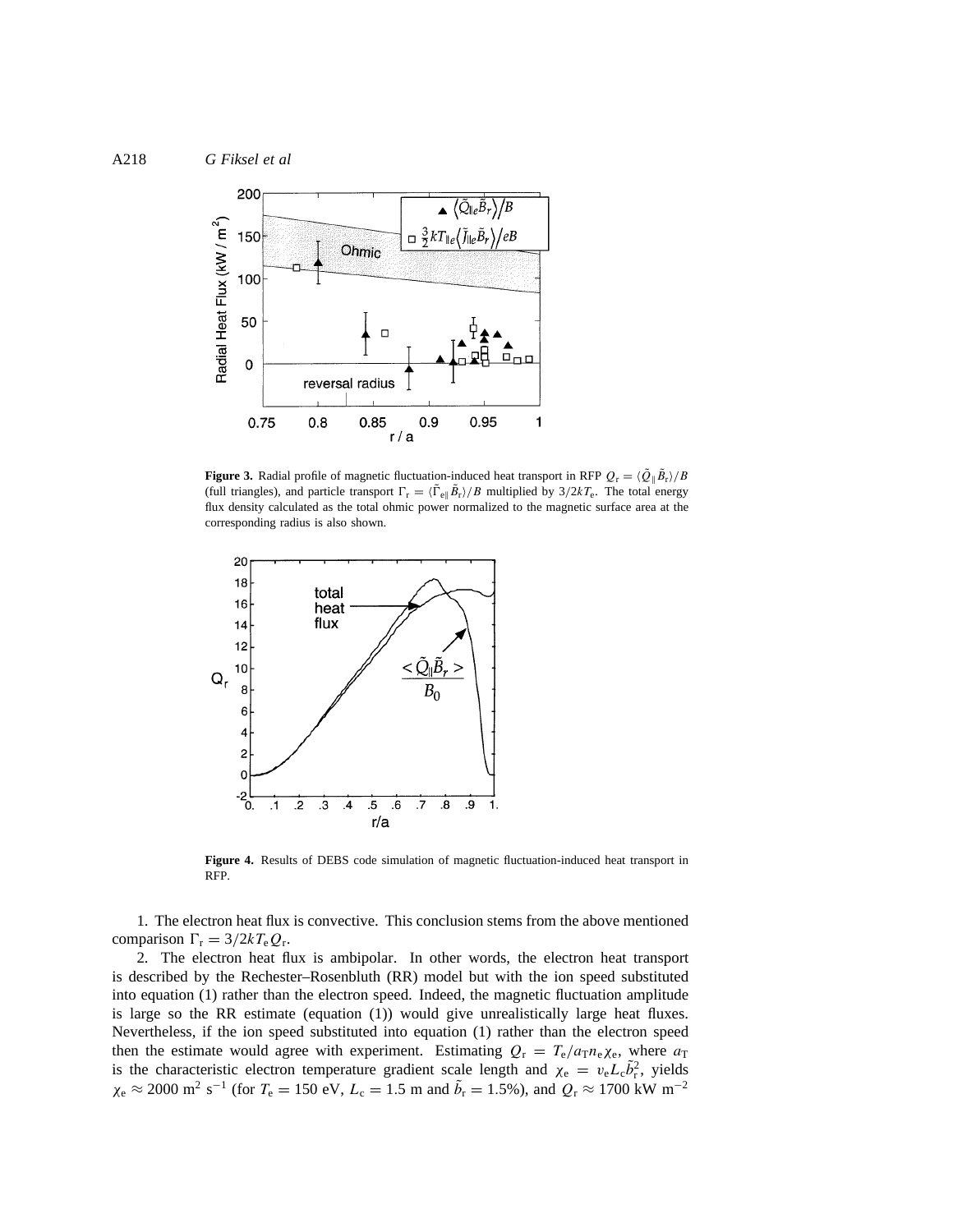(for  $n_e = 0.7 \times 10^{19}$  m<sup>-3</sup> and  $a_T = 0.2$  m) which is about a factor of 16 larger than the measured flux. Substituting the ion speed at the same temperature would result in  $\chi_e \approx 50$  m<sup>2</sup> s<sup>-1</sup>, and  $Q_r \approx 40$  kW m<sup>2</sup>, which is only about a factor of 2–3 smaller than the measured flux. Similarly, estimates of the diffusion coefficient through the measured energy confinement time for MST [25]  $\tau_{\rm E} = 1$  ms result in  $\chi_{\rm e} = a^2/4\tau_{\rm E} = 50$  m<sup>2</sup> s<sup>-1</sup> for  $a = 0.5$  m. We will discuss these conclusions in more detail in section 5.

#### **4. Tokamak measurements**

Measurements of magnetic fluctuation-induced electron heat transport were performed in the CCT tokamak [18] and TEXT-U Tokamak [17]. We start with the CCT experiments since more detailed radial profile information was obtained. The comparatively low-temperature and low-density CCT plasma tolerates probe insertion quite well without any adverse effect, as was established by numerous probe experiments in this machine. Hence, we obtained detailed profile information. The TEXT-U measurements were made only in the scrape-off layer.

The CCT plasma has a major radius  $R = 1.5$  m and minor radius  $a = 0.36$  m. In the described experiments the plasma current  $I_p = 40$  kA, the toroidal magnetic field  $B_T = 0.25$  T, the safety factor at the edge  $q(a) = 2.6 \rightarrow 3$ , and the line-averaged density  $n_e = 2.5 \times 10^{12}$  cm<sup>-3</sup>. After proper conditioning at the plasma edge we could insert the bolometer as deep as  $r/a = 0.75$  without change in discharge parameters such as loop voltage, plasma current, plasma density, visible and UV radiation, magnetic activity, and plasma position. The extent of the insertion was limited by the bolometer damage rather than plasma perturbation.

The same data analysis technique was used for tokamaks as for the RFP. Typically, ten shots were taken at each radial location. The signals were recorded during 8 ms at the CCT discharge flat-top period at a sampling rate of  $1 \mu s$ .

Typical frequency spectra of the parallel heat flux and the radial magnetic field are shown in figure 5. The magnetic spectrum features a high amplitude low-frequency coherent peak (Mirnov oscillation) centred at  $\approx$  5 kHz and low amplitude broadband high-frequency fluctuations. In order to differentiate between them we draw a separation line at 20 kHz. Figure 6 shows the cross-coherence  $\gamma(f)$  and the phase shift  $\phi(f)$  at the probe radial position of 29 cm. The statistical noise level of the cross-coherence is shown by the thin full line.

The energy flux produced by broadband  $(f > 20 \text{ kHz})$  magnetic turbulence is very small, about 2% of the total energy flux. The total energy flux is approximated by the ratio of the total ohmic input power to the plasma surface area, which results in about 0*.*2 W cm2. The small contribution is mostly a result of the relatively small fluctuation amplitude; even if  $Q_{\parallel}$  and  $B_{\rm r}$  were perfectly coherent ( $\gamma = 1$ ) and in phase (cos  $\phi = 1$ ), the fluctuation-induced flux would still only contribute 10% of the total energy flux.

The coherent Mirnov oscillations have a high amplitude and can cause substantial radial transport. The radial profile of the energy transport at the magnetic fluctuation amplitude of  $\tilde{B}_r/B_0 = 7 \times 10^{-4}$  is shown in figure 7. The radial transport is strongly peaked at  $r = 29$  cm  $(r/a = 0.8)$ . Analysis of the oscillations using magnetic pickup coil arrays located at the wall indicates the dominant mode of the Mirnov oscillation for the conditions of the experiment is  $m/n = 2/1$  although other modes (3/1, 3/2) were present. No quantitative mode analysis at the probe location has been made. The location of the peak coincides with the estimated position of  $q = 2$  rational surface. Estimate of the width of the  $m = 2$ island (using the measured  $\tilde{b}_r$ ) gives =  $w = 4(\tilde{b}_r Rq^2/mq')^{1/2} = 6-7$  cm and agrees well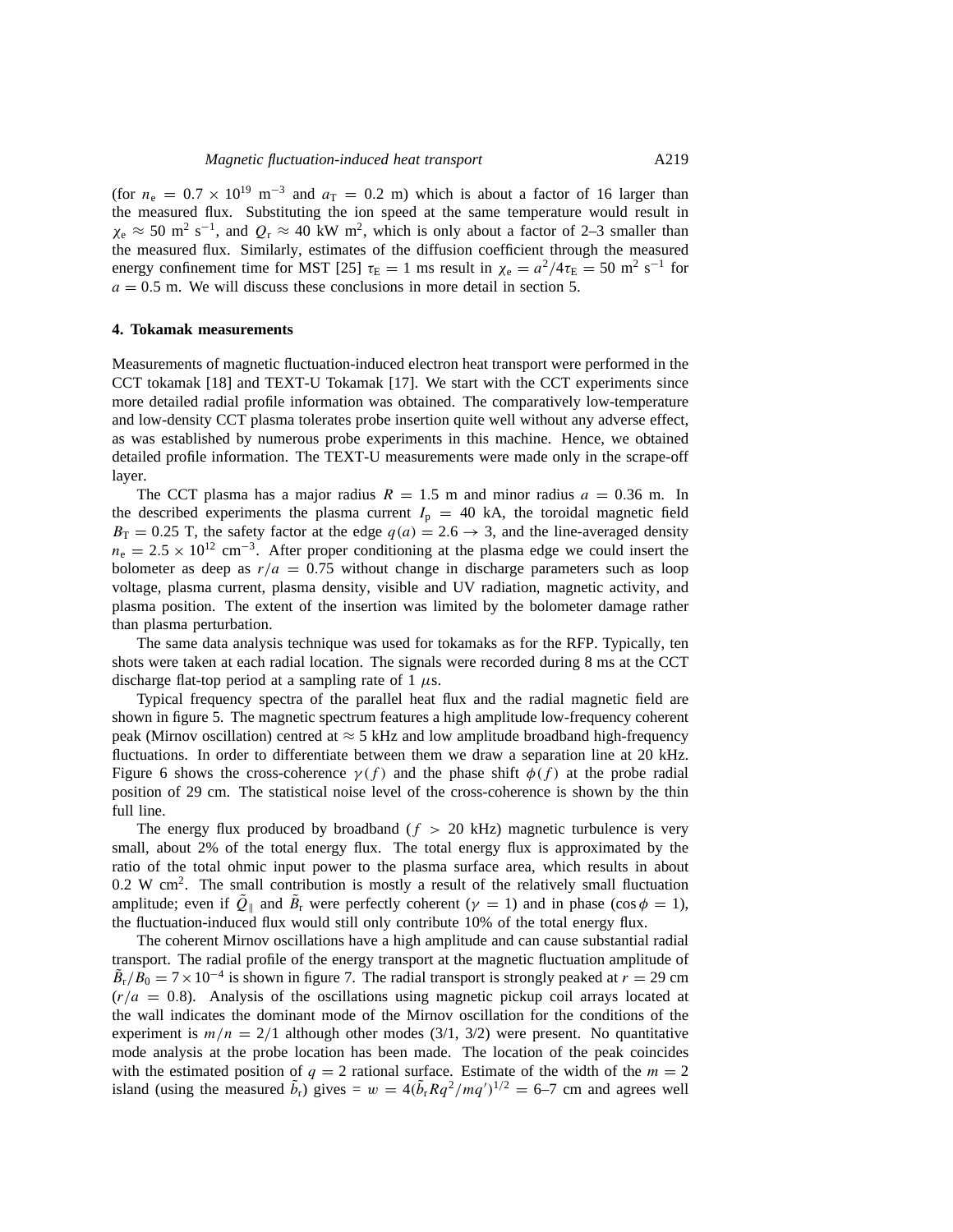

Figure 5. Frequency spectra of the fluctuations of the parallel electron heat flux (a) and radial magnetic field (b) in CCT tokamak. The vertical broken line at 20 kHz separates broadband turbulent fluctuations and low-frequency coherent modes.

with the width of the measured energy flux profile. An interesting feature is that transport is low (∼ 5% of the total energy flux) away from the *q* = 2 surface even though the *m* = 2 amplitude stays large. The reduction in transport occurs mainly from the change in the phase shift between and  $\tilde{Q}_{\parallel}$  and  $\tilde{B}_{\rm r}$ , from  $\approx 60^{\circ}$  at the peak to  $\approx 90^{\circ}$  (out of phase) outside of the peak.

The dependence of the energy flux, measured at the radius of the maximum of energy transport, on the fluctuation amplitude is shown in figure 8. The flux increases monotonically with fluctuation amplitude. At the lowest amplitude the flux is zero within the error bars, which are represented by the points scatter. At the largest amplitude, the flux (at the maximum) is comparable to the total energy flux.

It is instructive to compare this dependence with a prediction of the RR model. Evaluating the radial heat flux at the probe location  $Q_r = n_e \nabla T_e v_e L_c \tilde{b}_r^2$  with the density and temperature profiles  $n_e = 4 \times 10^{12} (1 - r^2/a^2)$  cm<sup>-3</sup>, and  $T_e = 150(1 - r^2/a^2)$  eV yields  $Q_r$ [W cm<sup>2</sup>] = 2 × 10<sup>5</sup> $\tilde{b}_r^2$ , which is shown by the full line in figure 8. The agreement with the experimental data is quite surprising, given our initial assumption that a single 2/1 island is residing at this location and the RR model describes diffusion in a stochastic magnetic field. However, it is conceivable that the nonlinear interaction with other ambient modes leads to a stochastic field in the separatrix layer.

Measurements in TEXT-U tokamak are described in [17]. TEXT-U is a medium sized tokamak with plasma major radius  $R = 1.05$  m and minor radius  $a = 0.27$  cm. For the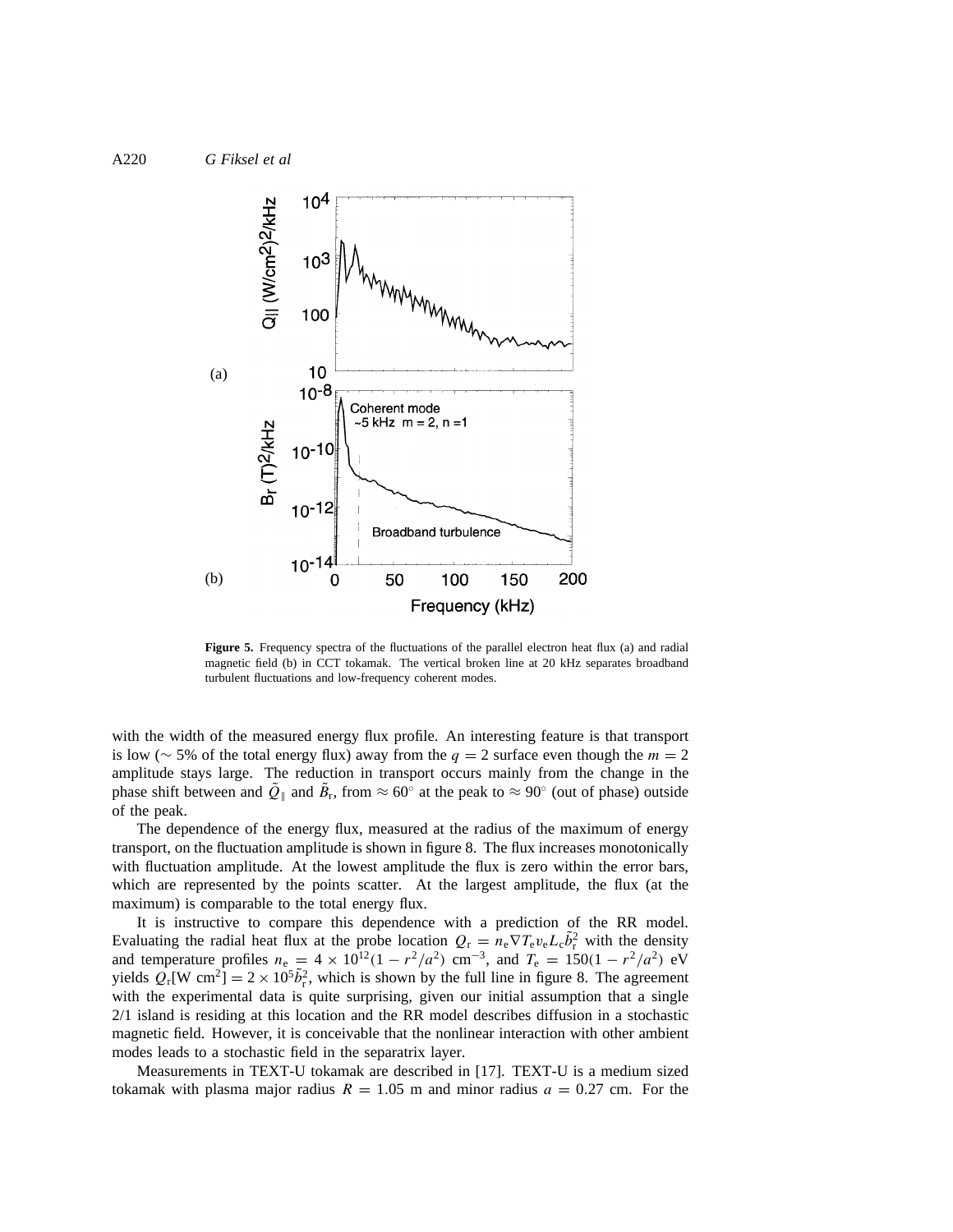

Figure 6. Cross-coherence (a) and phase shift (b) between the fluctuations of the radial magnetic field and parallel electron heat flux in CCT tokamak at the probe radial position of 29 cm. The statistical noise level of the cross-coherence is shown by the thin full line.



**Figure 7.** Radial profile of the total magnetic heat transport  $Q_r = \langle Q_\parallel B_r \rangle / B$  at the amplitude of the radial magnetic field fluctuation  $\tilde{B}_r/B_0 = 7 \times 10^{-4}$ . The total energy flux  $P_{\text{ohmic}}/A_p = 0.2 \text{ W cm}^2$ .

results presented here, the toroidal field  $B_T = 2.0$  T, the plasma current  $I_p = 200$  kA and the central chord average plasma density  $n_e = 2 \times 10^{19} \text{ m}^{-3}$ . The pyrobolometer was mounted on the top of the tokamak, displaced  $90°$  toroidally from the limiters in the plasma current direction. The front edge of the pyrobolometer was located at the same radial location as the limiters  $(r = 0.27 \text{ m})$ , with the entrance aperture area located 13 mm further out (at  $r = 0.283$  m) where the local measurements of temperature and density are  $T_e \approx 30$  eV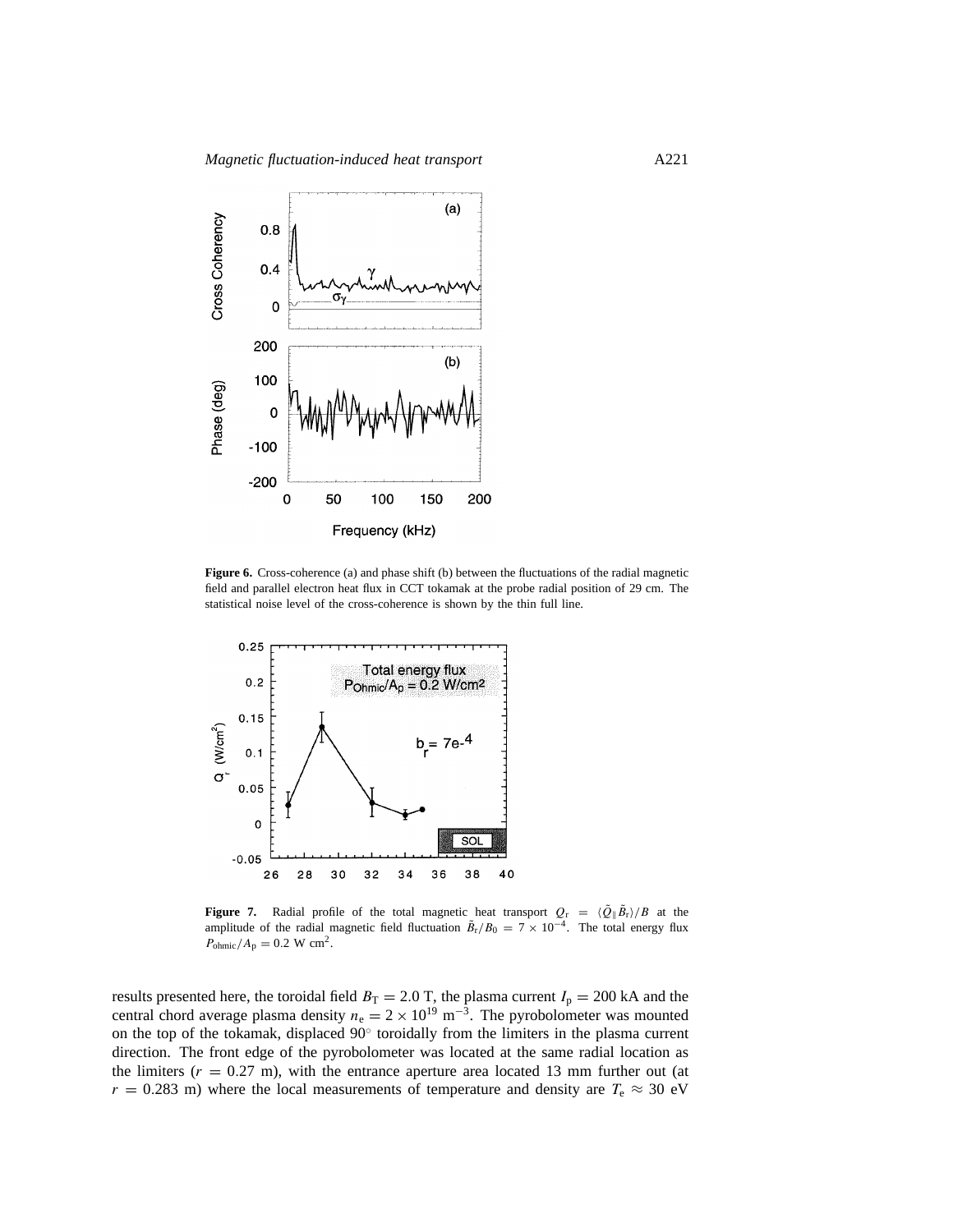

**Figure 8.** Amplitude of the magnetic fluctuation-induced heat flux measured at the radius of the maximum heat transport against magnetic field fluctuation amplitude  $b<sub>r</sub>$ . The total energy flux  $P_{\text{ohmic}}/A_p = 0.2 \text{ W cm}^2$ .

and  $n_e \approx 2 \times 10^{18}$  m<sup>-3</sup>.

Due to a strong high-frequency electrostatic noise interference we were unable to resolve high-frequency components of the parallel heat flux and only the equilibrium component of it could be reliably measured in the frequency bandwidth of  $\sim 1$  kHz. Nevertheless it is possible to estimate an upper bound of the radial heat flux was made. To do this, the following substitutions into equation (2) were made:  $\gamma(f) \equiv 1$ ,  $\cos[\phi(f)] - \equiv 1$ ,  $\sum_f |\tilde{Q}_{\parallel}(f)| |\tilde{B}_{\rm r}(f)| = \bar{Q}_{\parallel} B_{\rm r}^{\rm rms}$ . After the substitutions  $Q_{\rm r_{\rm max}} = Q_{\parallel 0} \tilde{B}_{\rm r}^{\rm rms}/B$ . For  $B = 2.0$  T,  $Q_{\parallel} = 80 \times 10^4$  W m<sup>2</sup>, and  $\tilde{B}_{\rm r}^{\rm rms} = 2 \times 10^{-5}$  T it is found that  $Q_{\rm r_{\rm max}} = 8 \times 10^{-8}$  W m<sup>2</sup>. This is much less than the loss rate at the last closed flux surface,  $P_{\text{ohm}}/A_s = 1 \times 10^{-4}$  W m<sup>2</sup>, estimated from the input ohmic power reduced by radiation and charge exchange losses. However our measurements were made 13 mm behind the limiter so that the total perpendicular energy flux is reduced from the  $10^{-4}$  W m<sup>2</sup> by parallel flow to the limiters. Measurements of density and temperature scale lengths (20–30 mm) and infrared camera measurements of the limiter temperature give a scale length for power loss of 10 mm. Therefore, the total perpendicular energy flux at the location of the pyrobolometer is of the order  $0.3 \times 10^{-4}$  W m<sup>2</sup>. This is still about factor of 400 larger than the maximum electron thermal flux associated with magnetic fluctuations ( $8 \times 10^{-8}$  W m<sup>2</sup>).

#### **5. Discussion**

An intriguing aspect of the observations is that electron heat transport in MST is described by equation (1), but with the speed of thermal ions replacing that of electrons. It suggests the existence of an ambipolar constraint. Ambipolar constraints in magnetic turbulence are expected for particle losses but not for heat losses, provided the fluctuations are localized in the plasma away from material surfaces [26]. Heat loss can avoid ambipolar constraints because it can be driven by turbulence-induced exchanges of different energy electrons, with no change in potential [27].

There is, however, a mechanism (one that is usually neglected in transport calculations) that naturally leads to ambipolar constraints in magnetic fluctuation-induced heat transport [28]. This mechanism involves the development of strong, long-lived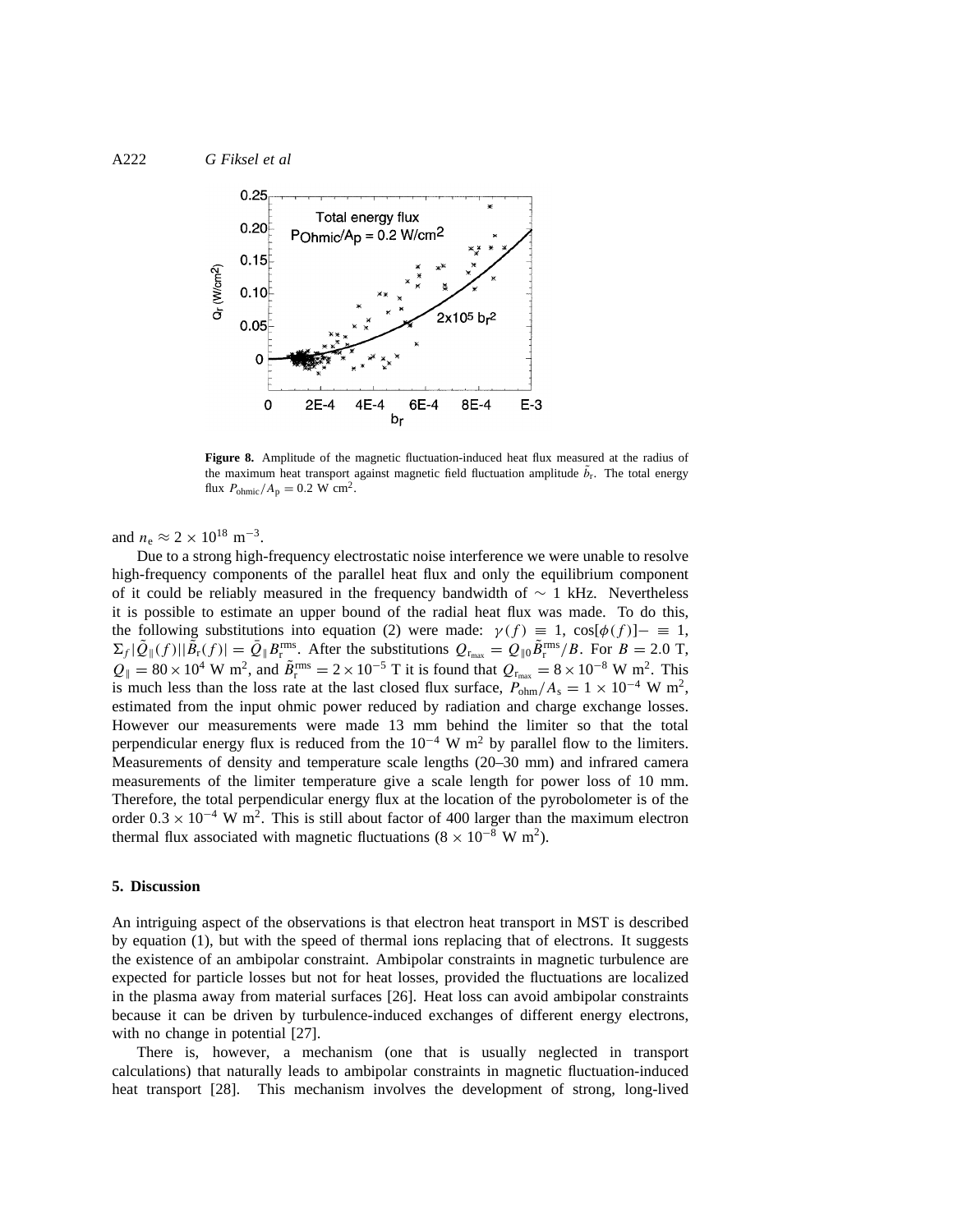correlations at small scales among particles moving along turbulent magnetic fields. The occurrence of this clumping is a simple consequence of the spatial correlation properties of exponentially separating magnetic fields. Electrons following neighbouring fields remain correlated for longer than those following widely separated fields. There are thus correlations of electrons moving ballistically along the field, with lifetimes that exceed the turbulent correlation time, if the spatial extent of the clump is sufficiently small. These longlived, localized charge aggregates cannot be included in the plasma dielectric response; consequently they create a wake or emission field as they move ballistically. The emission process, and the subsequent collisionless Landau damping of the emission field, represent the turbulent energy and momentum exchange mechanism between particles that allows for irreversible heat loss. Because the wake field is resonantly excited by emission and resonantly damped by Landau damping, the energy and momentum exchange mimics collisional transport, where like-particle collisions lead to no transport, except for the heat exchanged in the presence of a temperature gradient. The latter situation provides a nonambipolar-constrained component of the electron heat flux. Emission by electron clumps, with subsequent damping of the emission field on the ion distribution leads to an ambipolarconstrained component [29].

The relative size of these components depends on the spectrum of  $\tilde{b}_k^2$  as a function of  $k_{\parallel}$  in the frequency range for which transport occurs. If  $\tilde{b}_k^2$  (for  $\omega < 20$  kHz) peaks about  $k_{\parallel} = 0$ , the self-consistent electron heat loss in magnetic turbulence is described by equation (1). If  $\tilde{b}_k^2$  (for  $\omega < 20$  kHz) peaks at  $k_{\parallel} = k_0 \neq 0$  and there is no power at  $k_{\parallel} = 0(k_0 - \Delta k_{\parallel}/2 > 0$ , where  $\Delta k_{\parallel}$  is the spectrum width), the transport goes as

$$
Q_{\rm e} \cong -v_{\rm i} \frac{1}{L_{n_{\rm i}}} \frac{\tilde{b}^2 / B_0^2}{k_0} \frac{1}{\pi^{1/2}} \frac{\omega^2}{v_{\rm i}^2 k_0^2} \left(1 + \frac{\omega}{\omega_{\rm *e}}\right) (2 - k_\perp 2\rho_{\rm i}^2) \left(1 - \frac{\Delta k_{\parallel}^2}{4k_0^2}\right)^{-2} \tag{4}
$$

where  $v_i$  is the ion thermal velocity,  $L_{n_i}$  is the ion temperature gradient scale length,  $\omega$  is the frequency of the magnetic turbulence,  $\rho_i$  is the ion gyroradius, and  $\omega_{*e}$  is the electron diamagnetic frequency.

In the edge of MST, where the heat flux is measured, equation (3) applies. There, the parallel wavenumbers of the resonant tearing modes that dominate transport (*ω <* 20 kHz) are large ( $k_{\parallel} \sim 1-2 \text{ m}^{-1}$ ) because they are centred on distant rational surfaces deep in the core. Locally resonant modes have high frequency (*ω* ∼ 100 kHz) and therefore make no contribution to transport. Taking *ω* as the rotation frequency of the core plasma (where the tearing modes are resonant) relative to the edge (where the measurement is made), the factor  $\omega^2/v_i^2 k_0^2$  is close to unity. The other factors are also close to unity and equation (3) becomes comparable to equation (1), but with the ion thermal velocity in place of the electron thermal velocity. Because the peak of the spectrum must shift to  $k_{\parallel} = 0$  in moving from the edge to the core, it is expected that core electron heat transport in MST will satisfy equation (1). Note that this aspect of MST transport is at least superficially similar to the CCT result, where equation (1) holds at the resonant surface, but overestimates the flux away from the resonant surface. The same mechanism could account for transport in both machines, if the magnetic fluctuation spectrum in CCT is produced by larger amplitude fluctuations at low-order surfaces (such as the (2,1) surface), with much smaller amplitude fluctuations on higher-order surfaces away from the low order surfaces. However, it is more likely that the CCT results simply reflect the fact that the magnetic field ceases to be stochastic away from the (2,1) surface.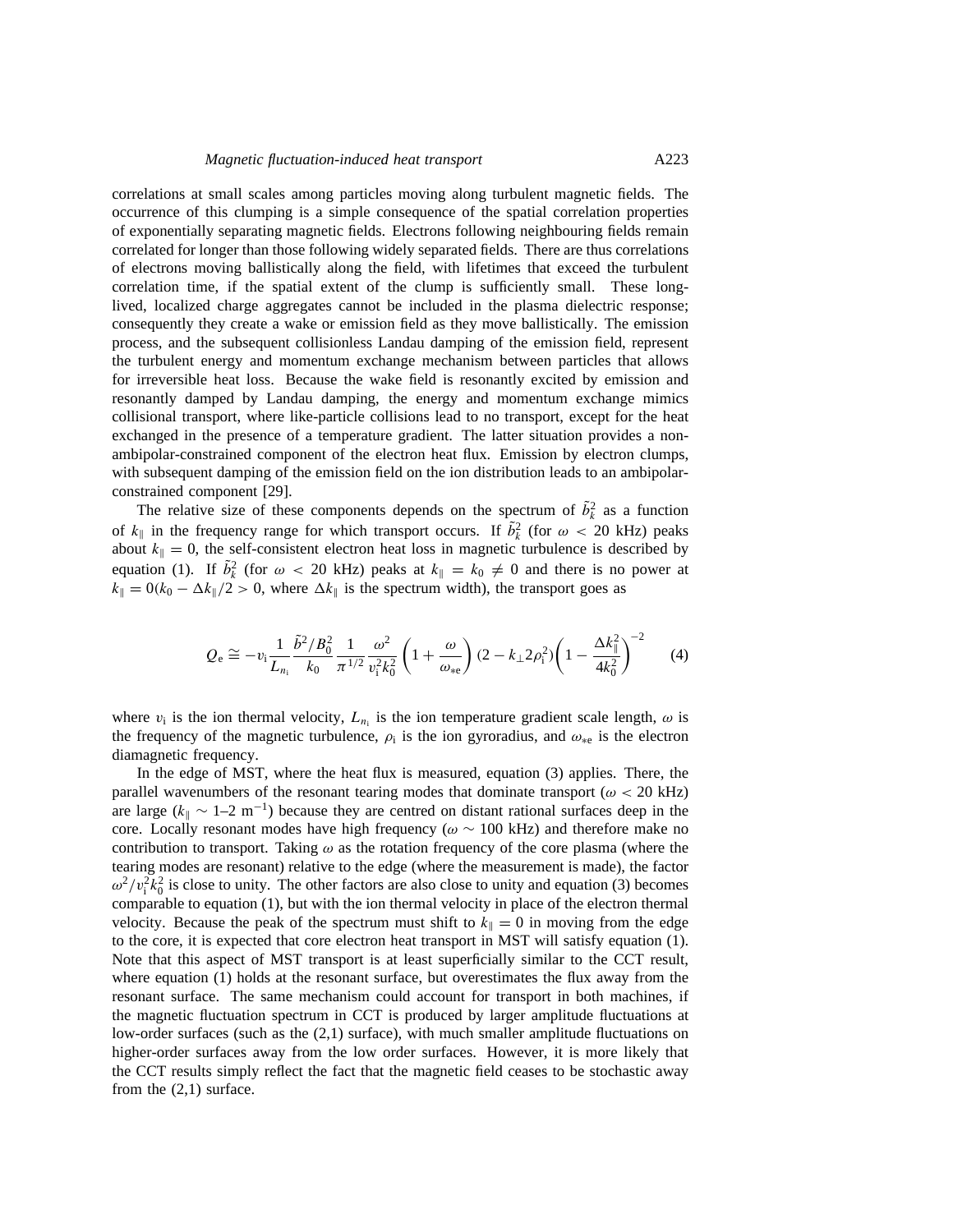## **6. Conclusions**

In summary, we have directly measured the electron energy transport induced by magnetic fluctuations in the RFP and tokamak. We have demonstrated that a technique, based on the development of a fast, insertable bolometer, can be applied to the edge of different plasma experiments to similarly discover the contribution of magnetic fluctuations to transport. Measurement of the correlation between fluctuations of the parallel heat flux  $Q_{\parallel}$ , and the radial magnetic field  $\tilde{B}_r$ , give a definitive measure of the magnetic fluctuation induced heat transport.

For the RFP we have demonstrated that magnetic fluctuations can drive significant energy transport. This demonstration is definitive since we have directly measured the energy flux driven by magnetic fluctuations. The radial profile and frequency dependence of the fluctuation-induced flux is in accord with the expectation that internally resonant tearing oscillations are responsible for the transport. In the extreme edge, where the tearing oscillations do not break magnetic surfaces, the energy flux from magnetic fluctuations is small. It is worth noting that the RFP concept might be in the unique position of being accompanied by a basic understanding of the origin of both the dominant fluctuations and the anomalous energy transport. This feature is subject to the caveat that the results reported here were limited to one device under restricted conditions. Nonetheless, a physics basis now exists for the control of fluctuations and transport in the RFP, and appropriate techniques are presently being formulated.

An intriguing aspect of the observations is that electron heat transport in RFP is described by Rochester–Rosenbluth stochastic diffusion model, but with the speed of thermal ions replacing that of electrons.

The magnetic fluctuation-induced heat flux was also measured in the edge plasma of tokamaks. The basic conclusion is that transport is small and magnetic fluctuations are not the cause of anomalous transport in tokamaks such as CCT and TEXT-U. It was concluded in [4] that electrostatic energy transport dominates at the tokamak plasma edge. There is, of course, always a possibility that very short wavelength fluctuations outside the measurement range could play a role, or that under other conditions, such as high beta, magnetic fluctuations become significant.

For the discharges in which  $m = 2$  Mirnov oscillations are large, we observe that the energy flux from magnetic fluctuations can become as large as the total energy flux in the vicinity of the  $q = 2$  surface, and over a radial range about equal to the calculated island width. This provides a strong indication of magnetic-island-induced transport. It is also in agreement with experiments with externally controlled static magnetic stochasticity [30] in the TEXT-U tokamak. Given the overlap of magnetic islands this mechanism can be responsible for the total energy transport as it was implied in [8, 9].

#### **Acknowledgments**

The authors appreciate discussions with and assistance of many MST, CCT, and TEXT-U group members. This work was supported by the US Department of Energy.

## **References**

- [1] Liewer P C 1989 *Nucl. Fusion* **25** 543
- [2] Callen J D 1977 *Phys. Rev. Lett.* **39** 1540
- [3] Rechester A B and Rosenbluth M N 1978 *Phys. Rev. Lett.* **40** 38